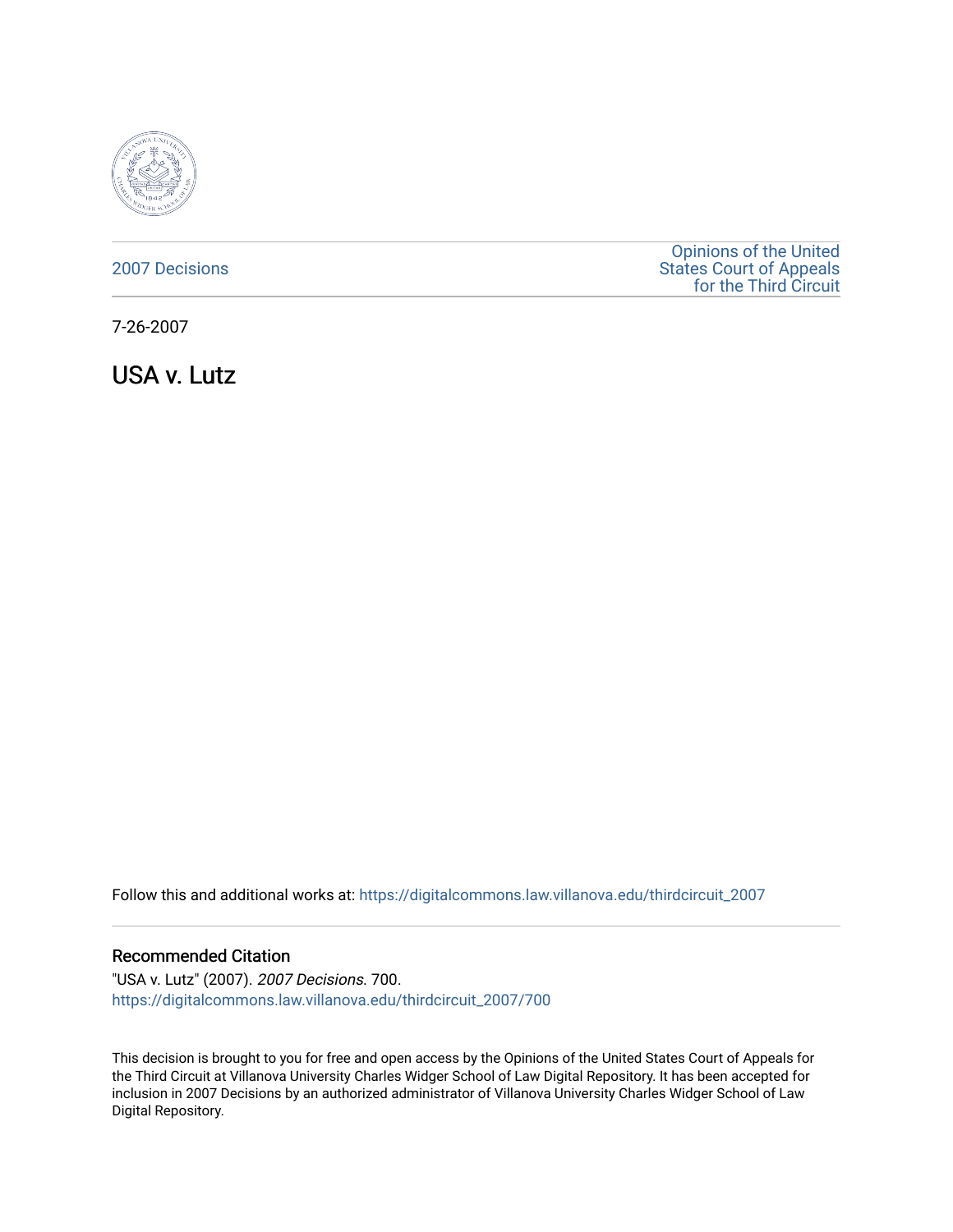## NOT PRECEDENTIAL

# UNITED STATES COURT OF APPEALS FOR THE THIRD CIRCUIT

 $\overline{a}$ 

 $\overline{a}$ 

 $\overline{a}$ 

 $\overline{a}$ 

 $\overline{a}$ 

 $\overline{a}$ 

No. 05-4745

## UNITED STATES OF AMERICA

v.

ANGELO LUTZ,

Appellant

Appeal from the United States District Court for the Eastern District of Pennsylvania (D.C. Criminal Action No. 99-cr-00363-10) District Judge: Honorable R. Barclay Surrick

Submitted Under Third Circuit LAR 34.1(a) July 13, 2007

Before: RENDELL, AMBRO, and NYGAARD, Circuit Judges

(Opinion filed July 26, 2007)

### **OPINION**

AMBRO, Circuit Judge.

This is the second time Angelo Lutz has appealed his sentence after having been

convicted, *inter alia*, on Racketeer Influenced and Corrupt Organization ("RICO")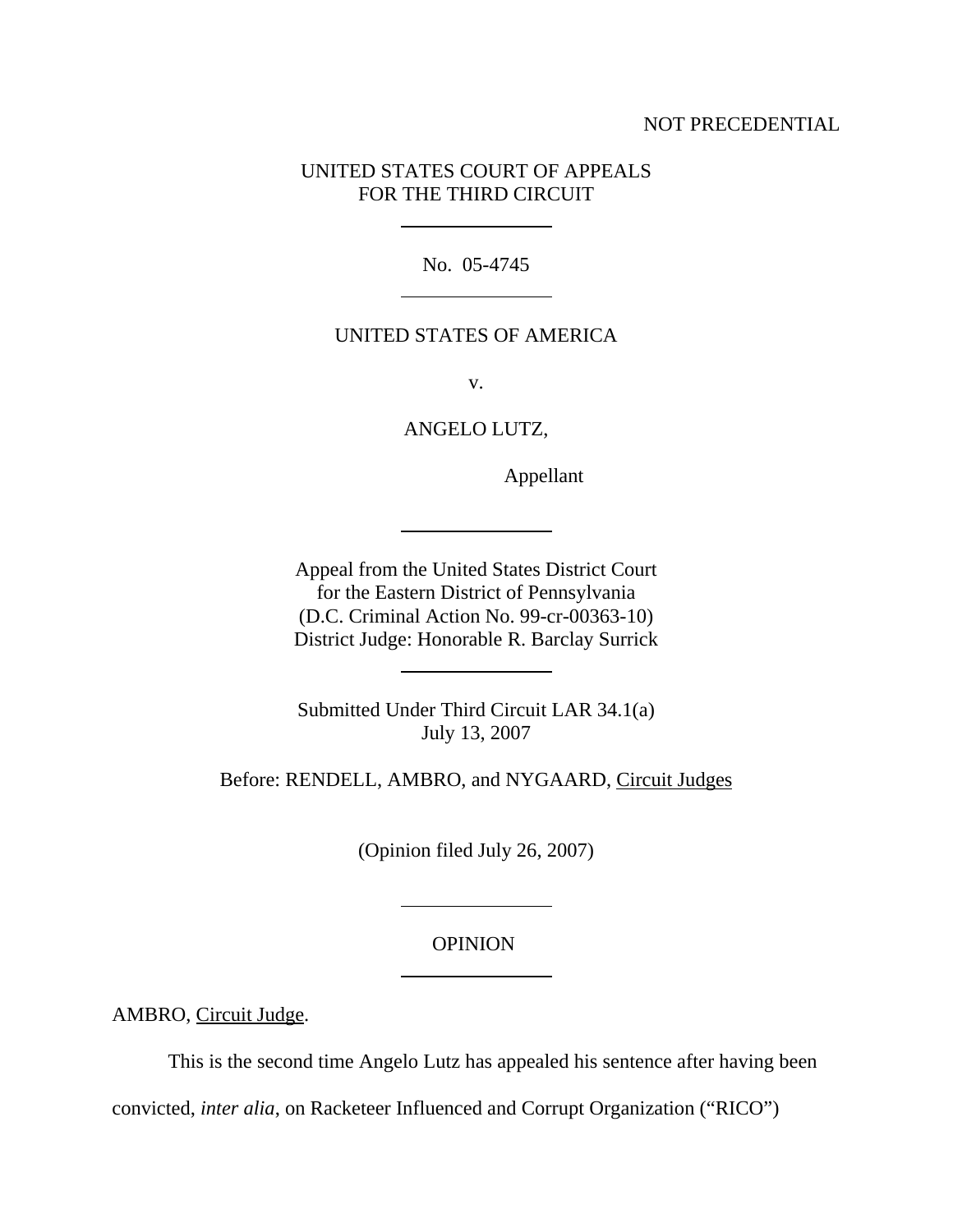charges relating to his involvement in organized crime activities. We will not get into the extensive procedural and factual background of this case here, as we write only for the parties and, in any event, it is recounted in an earlier decision in this matter. *See United States v. Merlino*, 349 F.3d 144 (3d Cir. 2003).

Stated broadly, in his first appeal Lutz challenged the District Court's calculation of the amount of monetary loss to victims caused by the conspiracy that was properly attributable to him. Initially, the District Court had attributed to Lutz the entire loss charged to the conspiracy (\$300,500), going back to its inception in 1992. Pursuant to the Sentencing Guidelines, this resulted in a three-level enhancement to Lutz's base offense level. On appeal, we vacated the District Court's decision in that regard, holding that the record did not support Lutz's involvement in the conspiracy at such an early stage. *See id.* at 157–59. On remand, the District Court determined that the record supported a conclusion that Lutz was involved in the conspiracy beginning in December of 1996, and attributed to him the loss, amounting to \$159,500, associated with both his direct involvement and that associated with other members of the conspiracy with whom he most closely worked. This amount called for a two-level upward adjustment to the Guidelines base-offense level. Lutz again appeals; this time we affirm.<sup>1</sup>

In *United States v. Collado*, 975 F.2d 985 (3d Cir. 1992), we explained the scope of co-conspirator liability as it relates to the Guidelines calculation of loss amounts

<sup>&</sup>lt;sup>1</sup>The District Court had jurisdiction under 18 U.S.C. § 3231. We have jurisdiction under 28 U.S.C. § 1291 and 18 U.S.C. § 3742(a)(1).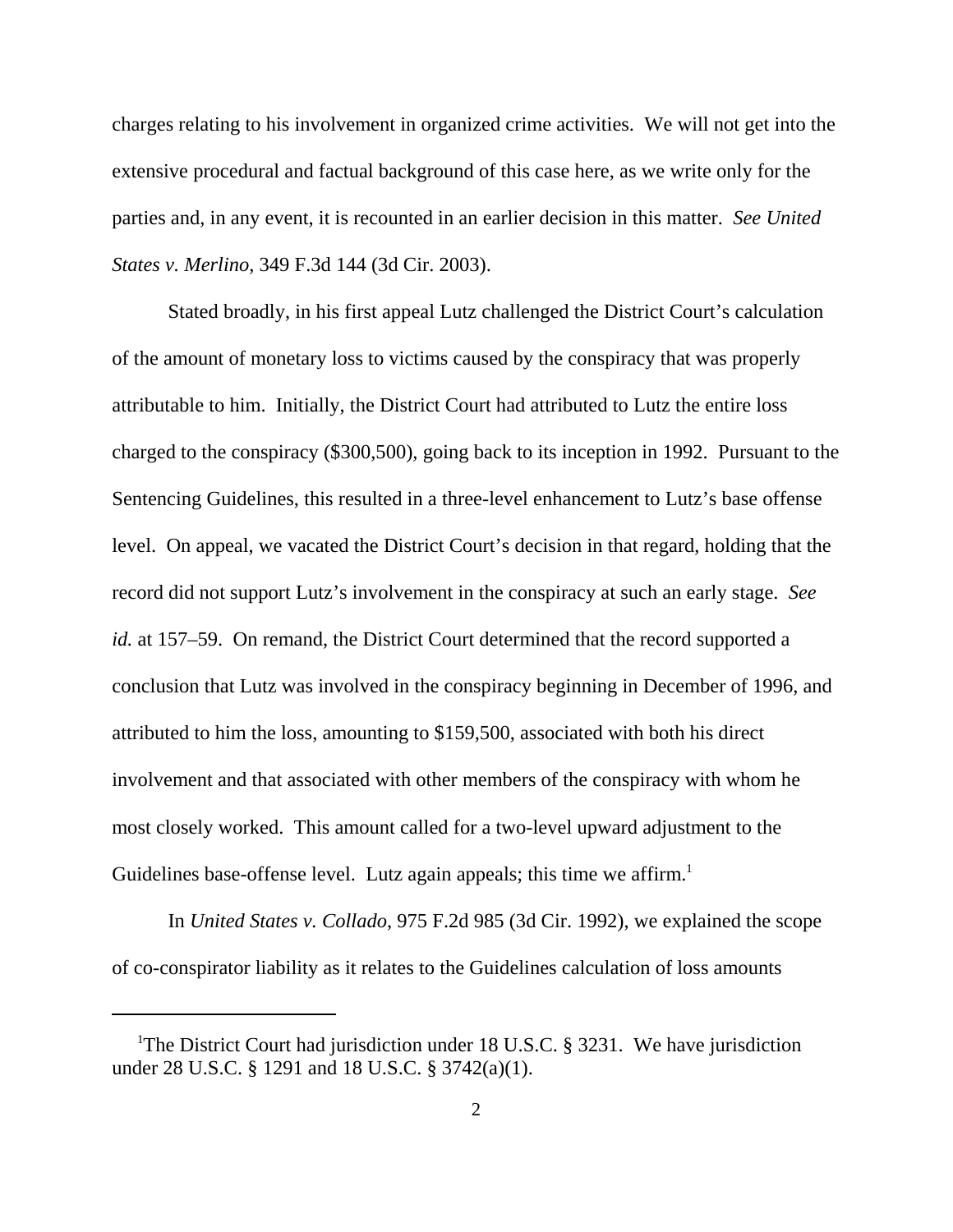attributable to a particular defendant. Though the scope of accomplice liability as it relates to criminal convictions can be quite broad, *see United States v. Turcks*, 41 F.3d 893, 897 (3d Cir. 1994), the Guidelines require a more nuanced approach. For Guidelines purposes, a defendant is liable for those acts of co-conspirators taken "'in furtherance of the . . . jointly-undertaken . . . activity,' were 'within the scope of the defendant's agreement,' and were 'reasonably foreseeable in connection with the criminal activity the defendant agreed to undertake.'" *Collado*, 975 F.2d at 995 (quoting U.S.S.G. § 1B1.3). Put another way, the Guidelines are concerned with the scope of a defendant's agreedupon involvement in a given conspiracy, not the scope of the conspiracy itself.

In this case the Government argued—and the District Court found—that Lutz was responsible for the losses that he personally caused as well as those undertaken by others in the conspiracy with whom he regularly associated and closely worked. Taking into account our earlier decision that Lutz was not responsible for losses as early as 1992, the Court began its loss calculation with the first racketeering act charged against Lutz that was found "proven" by the jury (in December of 1996). Lutz, on the other hand, asserted that only those extortions in which he was personally involved should figure into his Guidelines loss calculation. We agree with the District Court.

As an initial matter, *Collado* instructs that the loss amount attributable to Lutz is *not* necessarily limited only to his own acts. What matters is what losses were reasonably foreseeable as a result of Lutz's specific agreement with his co-conspirators, even if he did not personally cause those losses. The conspiracy that Lutz agreed to join—and it is